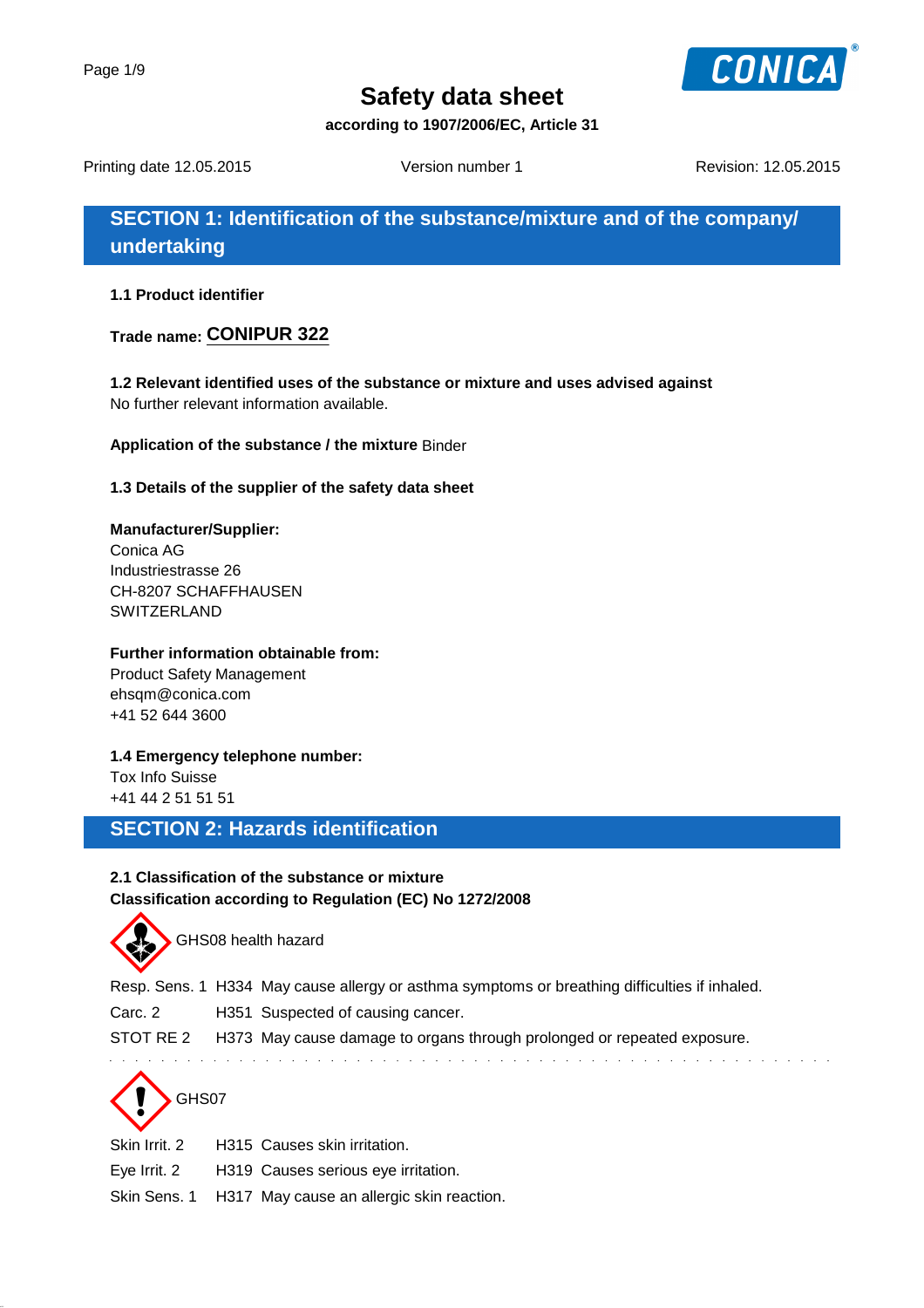

**according to 1907/2006/EC, Article 31**

Printing date 12.05.2015 Version number 1 Revision: 12.05.2015

**Trade name: CONIPUR 322**

STOT SE 3 H335 May cause respiratory irritation.

#### **2.2 Label elements**

**Labelling according to Regulation (EC) No 1272/2008** The product is classified and labelled according to the CLP regulation.

. 2 2 2 2 2 2 2 2 2 2 2 2





**Signal word** Danger

#### **Hazard-determining components of labelling:**

methylenediphenyl diisocyanate

diphenylmethanediisocyanate,isomeres and homologues

m-tolylidene diisocyanate

#### **Hazard statements**

H315 Causes skin irritation.

- H319 Causes serious eye irritation.
- H334 May cause allergy or asthma symptoms or breathing difficulties if inhaled.

H317 May cause an allergic skin reaction.

H351 Suspected of causing cancer.

H335 May cause respiratory irritation.

H373 May cause damage to organs through prolonged or repeated exposure.

#### **Precautionary statements**

P260 Do not breathe mist/vapours/spray.

P280 Wear protective gloves/protective clothing/eye protection/face protection.

- P305+P351+P338 IF IN EYES: Rinse cautiously with water for several minutes. Remove contact lenses, if present and easy to do. Continue rinsing.
- P304+P340 IF INHALED: Remove person to fresh air and keep comfortable for breathing.
- P308+P313 IF exposed or concerned: Get medical advice/attention.
- P302+P352 IF ON SKIN: Wash with plenty of water.
- P403+P233 Store in a well-ventilated place. Keep container tightly closed.
- P501 Dispose of contents/container in accordance with local/regional/national/international regulations.

#### **Additional information:**

Contains isocyanates. May produce an allergic reaction.

#### **2.3 Other hazards**

#### **Results of PBT and vPvB assessment**

**PBT:** Not applicable.

**vPvB:** Not applicable.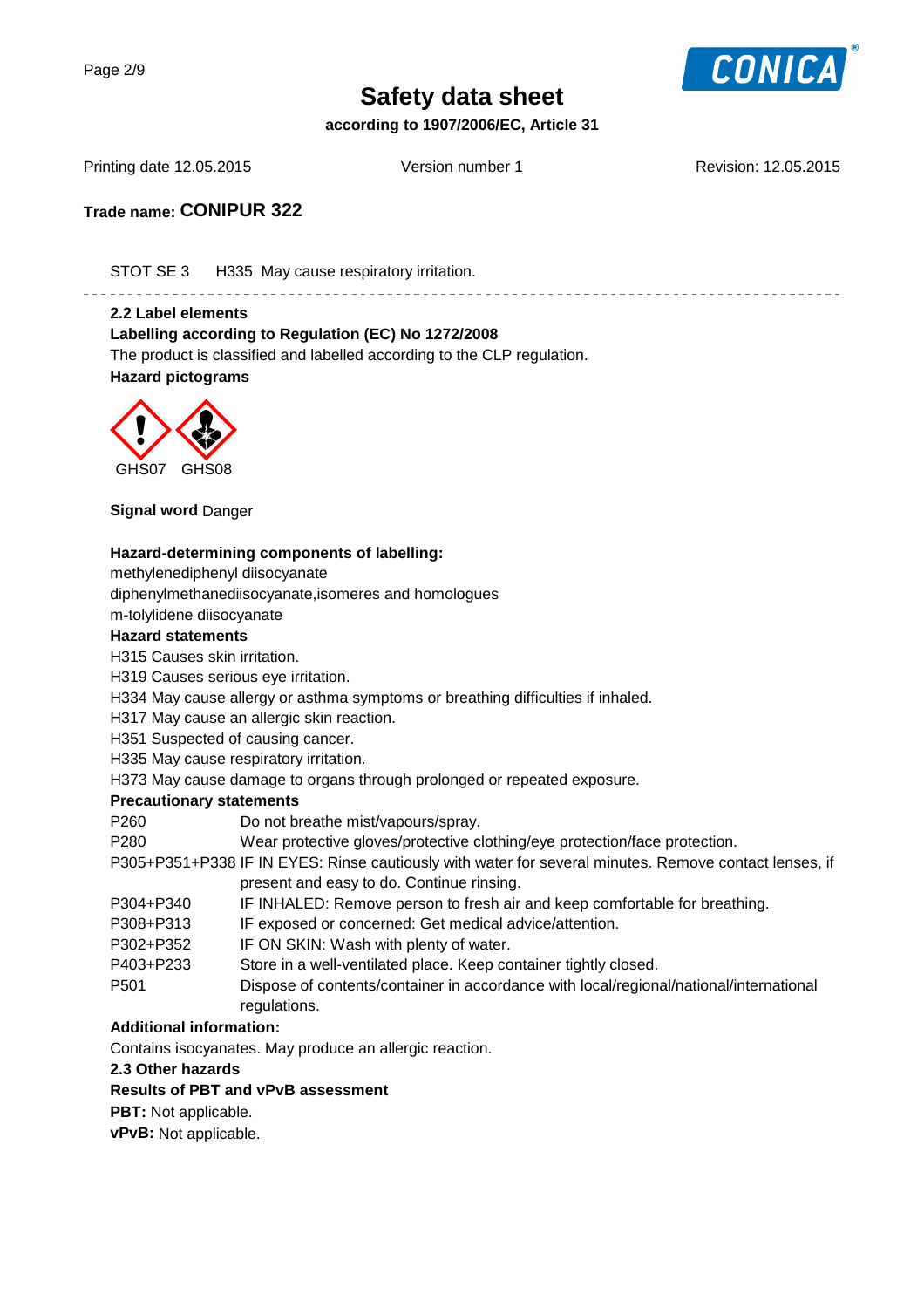

#### **according to 1907/2006/EC, Article 31**

Printing date 12.05.2015 Version number 1 Revision: 12.05.2015

**Trade name: CONIPUR 322**

## **SECTION 3: Composition/information on ingredients**

#### **3.2 Chemical characterisation: Mixtures**

**Description:** Mixture of substances listed below with nonhazardous additions.

| Dangerous components: |                                      |                                                                                                                                                                                    |             |  |
|-----------------------|--------------------------------------|------------------------------------------------------------------------------------------------------------------------------------------------------------------------------------|-------------|--|
|                       | CAS: 26447-40-5<br>EINECS: 247-714-0 | methylenediphenyl diisocyanate<br>Resp. Sens. 1, H334; Carc. 2, H351; STOT RE 2, H373; Acute Tox. 4,<br>H332; Skin Irrit. 2, H315; Eye Irrit. 2, H319; Skin Sens. 1, H317; STOT SE | $10 - 25%$  |  |
|                       |                                      | 3, H335                                                                                                                                                                            |             |  |
|                       | CAS: 9016-87-9                       | diphenylmethanediisocyanate, isomeres and homologues<br>Resp. Sens. 1, H334; Carc. 2, H351; STOT RE 2, H373; Acute Tox. 4,                                                         | $2.5 - 3\%$ |  |
|                       |                                      | H332; Skin Irrit. 2, H315; Eye Irrit. 2, H319; Skin Sens. 1, H317; STOT SE<br>3, H335                                                                                              |             |  |
|                       | CAS: 26471-62-5                      | m-tolylidene diisocyanate                                                                                                                                                          | $0.3 - 1\%$ |  |
|                       | EINECS: 247-722-4                    | Acute Tox. 2, H330; Resp. Sens. 1, H334; Carc. 2, H351; Skin Irrit. 2,<br>H315; Eye Irrit. 2, H319; Skin Sens. 1, H317; STOT SE 3, H335; Aquatic<br>Chronic 3, H412                |             |  |
|                       |                                      |                                                                                                                                                                                    |             |  |

**Additional information:** For the wording of the listed risk phrases refer to section 16.

## **SECTION 4: First aid measures**

#### **4.1 Description of first aid measures**

#### **General information:**

Symptoms of poisoning may even occur after several hours; therefore medical observation for at least 48 hours after the accident.

#### **After inhalation:**

Supply fresh air and to be sure call for a doctor.

In case of unconsciousness place patient stably in side position for transportation.

**After skin contact:** Immediately wash with water and soap and rinse thoroughly.

#### **After eye contact:**

Rinse opened eye for several minutes under running water. If symptoms persist, consult a doctor.

**After swallowing:** If symptoms persist consult doctor.

**4.2 Most important symptoms and effects, both acute and delayed**

No further relevant information available.

**4.3 Indication of any immediate medical attention and special treatment needed**

No further relevant information available.

## **SECTION 5: Firefighting measures**

#### **5.1 Extinguishing media**

**Suitable extinguishing agents:** Use fire extinguishing methods suitable to surrounding conditions.

**5.2 Special hazards arising from the substance or mixture** No further relevant information available.

#### **5.3 Advice for firefighters**

**Protective equipment:** Mouth respiratory protective device.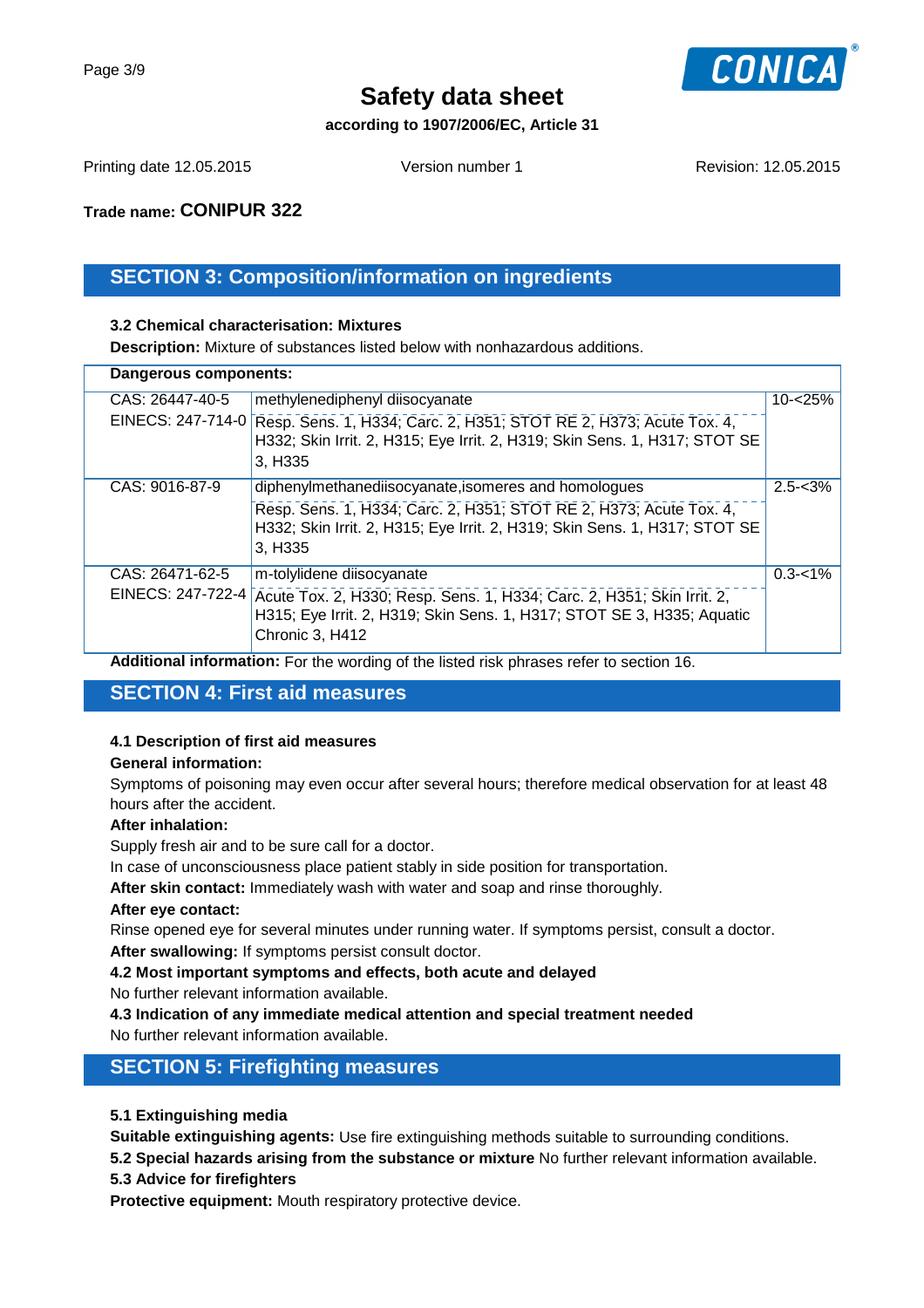

#### **according to 1907/2006/EC, Article 31**

Printing date 12.05.2015 Version number 1 Revision: 12.05.2015

### **Trade name: CONIPUR 322**

## **SECTION 6: Accidental release measures**

**6.1 Personal precautions, protective equipment and emergency procedures** Not required.

**6.2 Environmental precautions:** Do not allow to enter sewers/ surface or ground water.

#### **6.3 Methods and material for containment and cleaning up:**

Absorb with liquid-binding material (sand, diatomite, acid binders, universal binders, sawdust).

Dispose contaminated material as waste according to item 13.

Ensure adequate ventilation.

#### **6.4 Reference to other sections**

See Section 7 for information on safe handling. See Section 8 for information on personal protection equipment.

See Section 13 for disposal information.

### **SECTION 7: Handling and storage**

#### **7.1 Precautions for safe handling**

Ensure good ventilation/exhaustion at the workplace. Prevent formation of aerosols. **Information about fire - and explosion protection:** No special measures required.

#### **7.2 Conditions for safe storage, including any incompatibilities**

**Storage:**

**Requirements to be met by storerooms and receptacles:** No special requirements. **Information about storage in one common storage facility:** Not required.

**Further information about storage conditions:** Keep container tightly sealed.

**7.3 Specific end use(s)** No further relevant information available.

## **SECTION 8: Exposure controls/personal protection**

**Additional information about design of technical facilities:** No further data; see item 7.

#### **8.1 Control parameters**

| Ingredients with limit values that require monitoring at the workplace: |                                                                                                           |  |  |  |
|-------------------------------------------------------------------------|-----------------------------------------------------------------------------------------------------------|--|--|--|
| 9016-87-9 diphenylmethanediisocyanate, isomeres and homologues          |                                                                                                           |  |  |  |
|                                                                         | WEL Short-term value: $0.07$ mg/m <sup>3</sup><br>Long-term value: 0.02 mg/m <sup>3</sup><br>Sen; as -NCO |  |  |  |
| 26471-62-5 m-tolylidene diisocyanate                                    |                                                                                                           |  |  |  |
|                                                                         | WEL Short-term value: $0.07$ mg/m <sup>3</sup><br>Long-term value: 0.02 mg/m <sup>3</sup><br>Sen; as -NCO |  |  |  |

**Additional information:** The lists valid during the making were used as basis.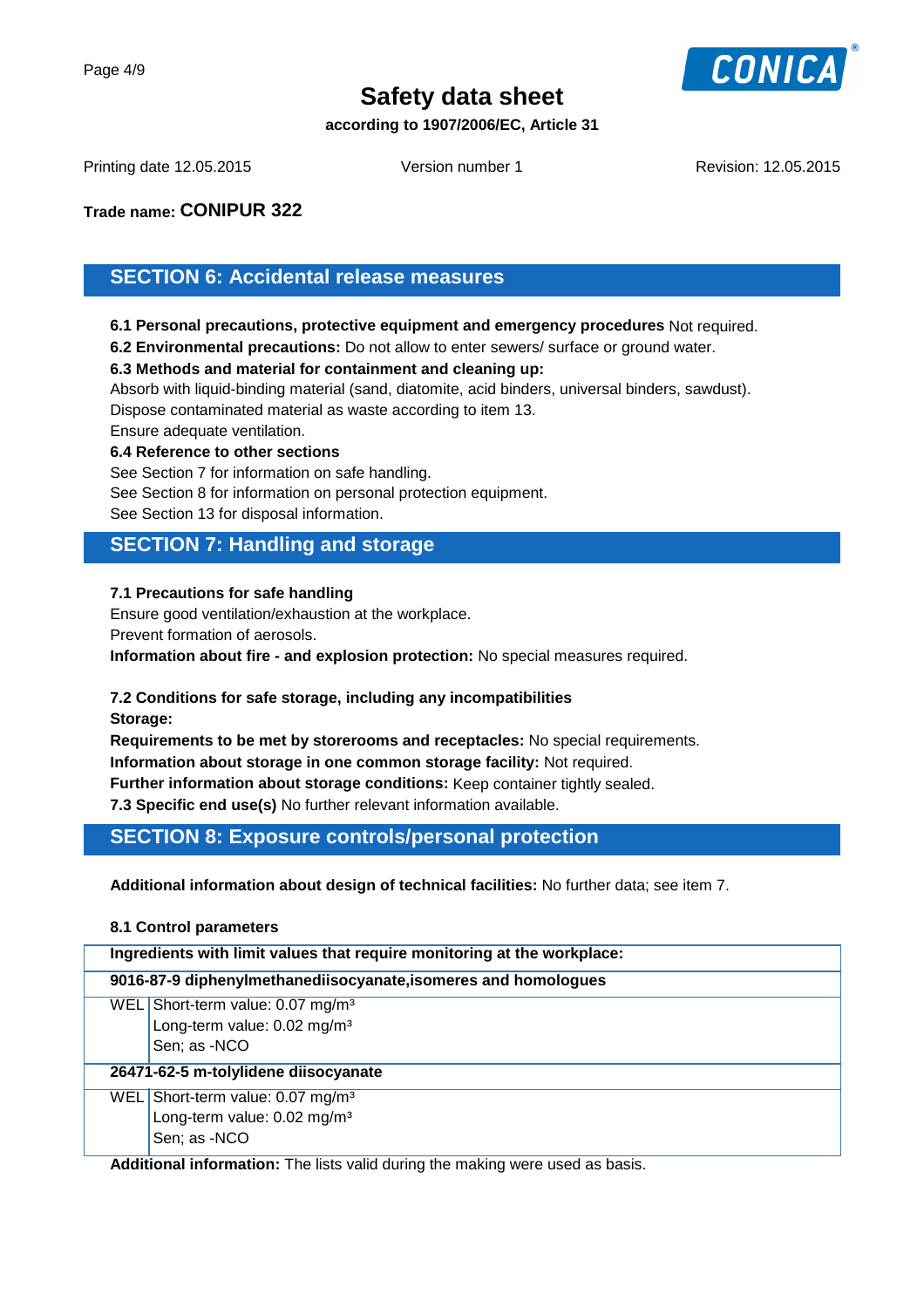

**according to 1907/2006/EC, Article 31**

Printing date 12.05.2015 Version number 1 Revision: 12.05.2015

### **Trade name: CONIPUR 322**

#### **8.2 Exposure controls**

#### **Personal protective equipment:**

#### **General protective and hygienic measures:**

Keep away from foodstuffs, beverages and feed.

Immediately remove all soiled and contaminated clothing

Wash hands before breaks and at the end of work.

Do not inhale gases / fumes / aerosols.

Avoid contact with the eyes and skin.

#### **Respiratory protection:**

In case of brief exposure or low pollution use respiratory filter device. In case of intensive or longer exposure use self-contained respiratory protective device.

#### **Protection of hands:**



Protective gloves

The glove material has to be impermeable and resistant to the product/ the substance/ the preparation. Due to missing tests no recommendation to the glove material can be given for the product/ the preparation/ the chemical mixture.

Selection of the glove material on consideration of the penetration times, rates of diffusion and the degradation

#### **Material of gloves**

The selection of the suitable gloves does not only depend on the material, but also on further marks of quality and varies from manufacturer to manufacturer. As the product is a preparation of several substances, the resistance of the glove material can not be calculated in advance and has therefore to be checked prior to the application.

#### **Penetration time of glove material**

The exact break through time has to be found out by the manufacturer of the protective gloves and has to be observed.

#### **Eye protection:**



Tightly sealed goggles

## **SECTION 9: Physical and chemical properties**

| 9.1 Information on basic physical and chemical properties |                 |  |  |  |  |
|-----------------------------------------------------------|-----------------|--|--|--|--|
| <b>General Information</b>                                |                 |  |  |  |  |
| Appearance:                                               |                 |  |  |  |  |
| Form:                                                     | Liquid          |  |  |  |  |
| Colour:                                                   | Colourless      |  |  |  |  |
| Odour:                                                    | Characteristic  |  |  |  |  |
| Odour threshold:                                          | Not determined. |  |  |  |  |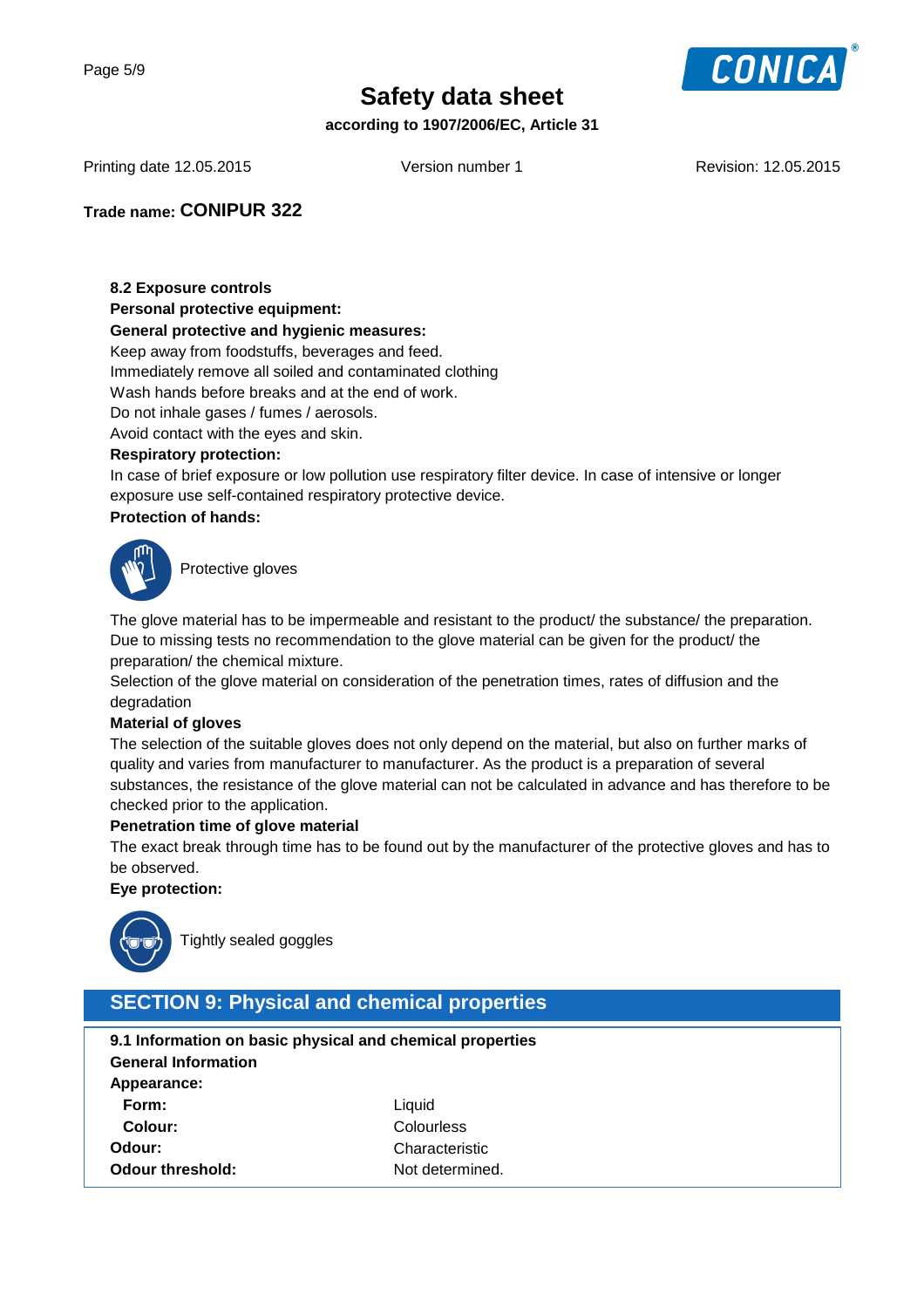

## **according to 1907/2006/EC, Article 31**

Printing date 12.05.2015 Version number 1 Revision: 12.05.2015

## **Trade name: CONIPUR 322**

| pH-value:                                                | Not determined.                               |  |
|----------------------------------------------------------|-----------------------------------------------|--|
| <b>Change in condition</b>                               |                                               |  |
| <b>Melting point/Melting range:</b>                      | Undetermined.                                 |  |
| <b>Boiling point/Boiling range:</b>                      | Undetermined.                                 |  |
| Flash point:                                             | 101 °C                                        |  |
| Flammability (solid, gaseous):                           | Not applicable.                               |  |
| Ignition temperature:                                    | Not determined.                               |  |
| <b>Decomposition temperature:</b>                        | Not determined.                               |  |
| Self-igniting:                                           | Product is not selfigniting.                  |  |
| Danger of explosion:                                     | Product does not present an explosion hazard. |  |
| <b>Explosion limits:</b>                                 |                                               |  |
| Lower:                                                   | Not determined.                               |  |
| Upper:                                                   | Not determined.                               |  |
| Vapour pressure:                                         | Not determined.                               |  |
| Density at 20 °C:                                        | $1.06$ g/cm <sup>3</sup>                      |  |
| <b>Relative density</b>                                  | Not determined.                               |  |
| <b>Vapour density</b>                                    | Not determined.                               |  |
| <b>Evaporation rate</b>                                  | Not determined.                               |  |
| Solubility in / Miscibility with                         |                                               |  |
| water:                                                   | Not miscible or difficult to mix.             |  |
| Partition coefficient (n-octanol/water): Not determined. |                                               |  |
| <b>Viscosity:</b>                                        |                                               |  |
| Dynamic at 23 °C:                                        | 3300 mPas                                     |  |
| Kinematic:                                               | Not determined.                               |  |
| <b>Solvent content:</b>                                  |                                               |  |
| <b>Organic solvents:</b>                                 | 0.0%                                          |  |
| VOC (EC)                                                 | 0.00%                                         |  |
| 9.2 Other information                                    | No further relevant information available.    |  |
|                                                          |                                               |  |

## **SECTION 10: Stability and reactivity**

**10.1 Reactivity**

**10.2 Chemical stability**

**Thermal decomposition / conditions to be avoided:**

No decomposition if used according to specifications.

- **10.3 Possibility of hazardous reactions** No dangerous reactions known.
- **10.4 Conditions to avoid** No further relevant information available.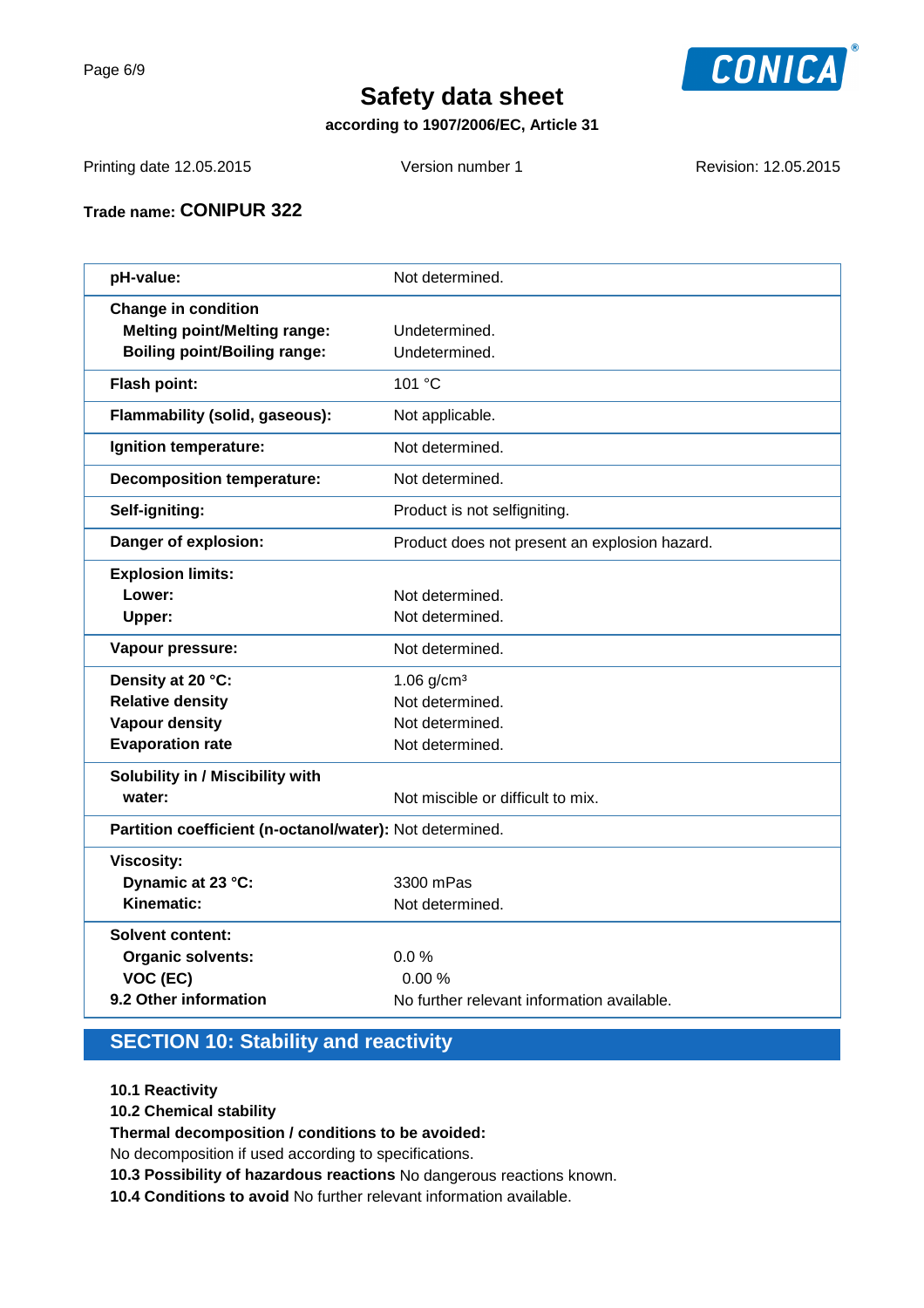

**according to 1907/2006/EC, Article 31**

Printing date 12.05.2015 Version number 1 Revision: 12.05.2015

**Trade name: CONIPUR 322**

**10.5 Incompatible materials:** No further relevant information available. **10.6 Hazardous decomposition products:** No dangerous decomposition products known.

### **SECTION 11: Toxicological information**

#### **11.1 Information on toxicological effects**

**Acute toxicity**

**Primary irritant effect:**

**Skin corrosion/irritation** Irritant to skin and mucous membranes.

**Serious eye damage/irritation** Irritating effect.

**Respiratory or skin sensitisation**

Sensitisation possible through inhalation.

Sensitisation possible through skin contact.

#### **Additional toxicological information:**

The product shows the following dangers according to the calculation method of the General EU Classification Guidelines for Preparations as issued in the latest version:

Harmful

Irritant

## **CMR effects (carcinogenity, mutagenicity and toxicity for reproduction)**

Carc. 2

## **SECTION 12: Ecological information**

#### **12.1 Toxicity**

**Aquatic toxicity:** No further relevant information available.

**12.2 Persistence and degradability** No further relevant information available.

**12.3 Bioaccumulative potential** No further relevant information available.

**12.4 Mobility in soil** No further relevant information available.

#### **Additional ecological information:**

#### **General notes:**

Water hazard class 1 (German Regulation) (Self-assessment): slightly hazardous for water Do not allow undiluted product or large quantities of it to reach ground water, water course or sewage system.

#### **12.5 Results of PBT and vPvB assessment**

**PBT:** Not applicable.

**vPvB:** Not applicable.

**12.6 Other adverse effects** No further relevant information available.

## **SECTION 13: Disposal considerations**

#### **13.1 Waste treatment methods**

#### **Recommendation**

Must not be disposed together with household garbage. Do not allow product to reach sewage system.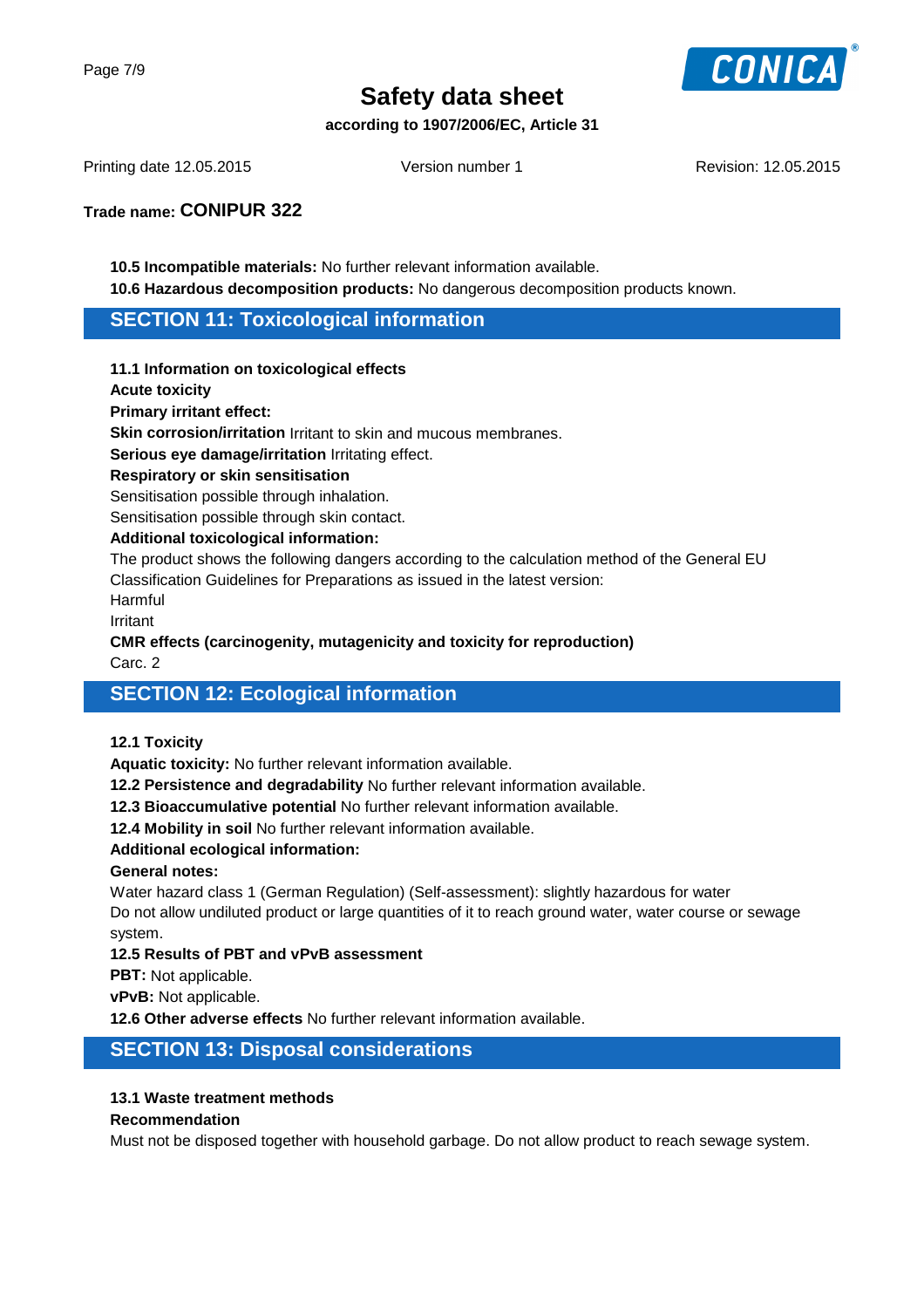Page 8/9



# **Safety data sheet**

**according to 1907/2006/EC, Article 31**

Printing date 12.05.2015 Version number 1 Revision: 12.05.2015

**Trade name: CONIPUR 322**

#### **Uncleaned packaging: Recommendation:** Disposal must be made according to official regulations.

| <b>SECTION 14: Transport information</b>                                        |                 |  |
|---------------------------------------------------------------------------------|-----------------|--|
| 14.1 UN-Number<br>ADR, ADN, IMDG, IATA                                          | Void            |  |
| 14.2 UN proper shipping name<br>ADR, ADN, IMDG, IATA                            | Void            |  |
| 14.3 Transport hazard class(es)                                                 |                 |  |
| ADR, ADN, IMDG, IATA<br><b>Class</b>                                            | Void            |  |
| 14.4 Packing group<br>ADR, IMDG, IATA                                           | Void            |  |
| <b>14.5 Environmental hazards:</b><br><b>Marine pollutant:</b>                  | <b>No</b>       |  |
| 14.6 Special precautions for user                                               | Not applicable. |  |
| 14.7 Transport in bulk according to Annex II of<br>MARPOL73/78 and the IBC Code | Not applicable. |  |
| <b>UN "Model Regulation":</b>                                                   |                 |  |

# **SECTION 15: Regulatory information**

**15.1 Safety, health and environmental regulations/legislation specific for the substance or mixture**

**Directive 2012/18/EU**

**Named dangerous substances - ANNEX I** None of the ingredients is listed. **15.2 Chemical safety assessment:** A Chemical Safety Assessment has not been carried out.

## **SECTION 16: Other information**

This information is based on our present knowledge. However, this shall not constitute a guarantee for any specific product features and shall not establish a legally valid contractual relationship.

#### **Relevant phrases**

H315 Causes skin irritation.

H317 May cause an allergic skin reaction.

H319 Causes serious eye irritation.

H330 Fatal if inhaled.

H332 Harmful if inhaled.

H334 May cause allergy or asthma symptoms or breathing difficulties if inhaled.

H335 May cause respiratory irritation.